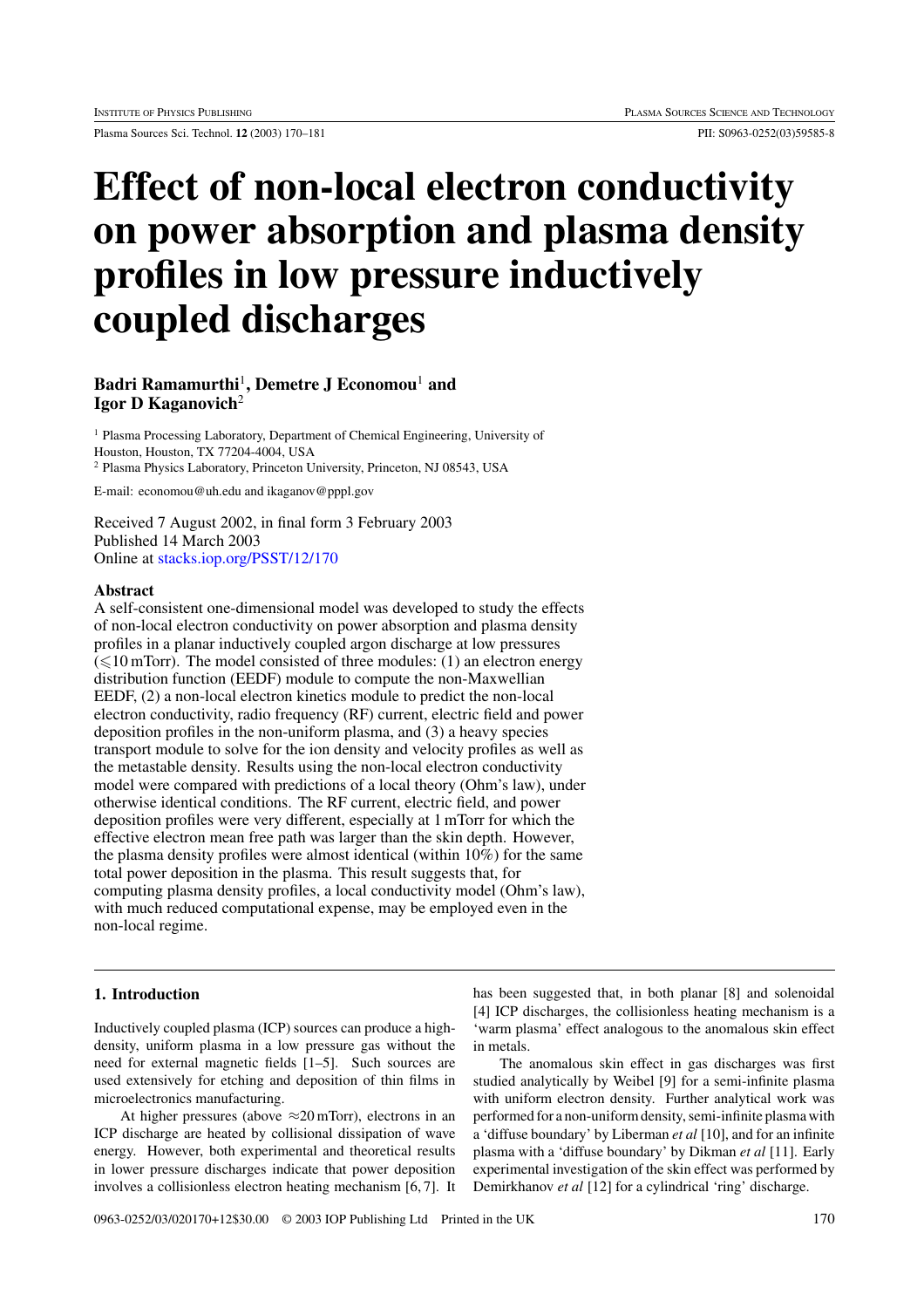The anomalous skin effect in one-dimensional (slab geometry) bounded plasmas has been studied theoretically and experimentally in [13, 14] for a symmetric power source (a current sheet on either side of the slab), and in [15, 16] for an asymmetric source. An interesting effect associated with bounded plasmas is the possible resonance between the wave frequency and the motion of electrons bouncing between the walls. This can lead to enhanced heating [15, 17, 18]. However, as shown in [19], if the electron elastic collision frequency is too small, heating can actually decrease. Most theoretical results reported thus far for a bounded plasma assume a uniform density plasma, where the electrostatic potential well is flat in the plasma and infinite at the wall (to simulate the existence of sheaths). In this square potential well, electrons are reflected back into the plasma only at the discharge walls. In a realistic non-uniform plasma, however, the electron turning points will depend on the electron total (kinetic plus potential) energy and the actual shape of the potential well, i.e. low total energy electrons bounce back at locations within the plasma. Although theoretical treatments of non-uniform slab plasmas have been reported [10], detailed self-consistent simulations related to such plasmas are lacking. A review of classical and recent works on the anomalous skin effect in plasmas was made in [20].

This paper presents a self-consistent simulation of nonlocal electron kinetics (NLEK) and heavy species transport (HST) in a one-dimensional slab (bounded) non-uniform plasma with a symmetric power source. An argon discharge is studied incorporating both electron impact reactions and metastable chemistry. Non-local effects on both power deposition and plasma density profiles are of particular interest. It is shown that non-local behaviour strongly influences the radio frequency (RF) field and power deposition profiles while having a negligible impact on plasma density profiles for the same total power.

#### **2. Model description**

A schematic of a one-dimensional parallel plate symmetric discharge (plate separation L) is shown in figure 1. Current sheets (not shown) on either side of the plasma, driven by a RF source, generate a transverse RF field  $E<sub>v</sub>$  heating the plasma electrons. The RF field amplitude at the plasma edges is  $E_0$ ; this value is set by the magnitude of the RF current and directly affects the total power deposited in the plasma. The RF field is attenuated by power transfer to the plasma electrons. Most of the power is deposited near the edge in what is called the 'skin layer'. Predicting the RF field and power deposition profiles taking into account the thermal motion of electrons in a self-consistent manner is an important part of this work.

An electrostatic (space charge) field  $E_{\rm sc}(x)$  in the *x*-direction develops to confine electrons in the plasma and equalize the electron and ion current to the walls. The electron potential energy  $\varphi(x)$  corresponding to this field is shown schematically in figure 2. Electrons with sufficiently low total (kinetic plus potential) energy will be reflected by this potential well. The reflection points  $x_1^*$  and  $x_2^*$  for an electron with total energy  $\varepsilon$  are shown in figure 2. Thus, low energy electrons are confined near the discharge centre, but higher energy electrons can reach further towards the



**Figure 1.** Schematic of a one-dimensional plasma slab of length *L* powered by a symmetric inductively coupled source. The RF current source (not shown) results in an RF field in the transverse direction,  $E_y$ . The value of the field at the edges,  $E_0$ , is determined by the desired power deposition in the plasma. A space charge field  $E_{\rm sc}$  develops in the *x*-direction to confine electrons.



**Figure 2.** Schematic of the electron potential energy profile  $\varphi(x)$ due to the electrostatic field in the plasma slab. An electron with total (*x*-kinetic plus potential) energy *ε* will reflect back at points *x*<sup>∗</sup> 1 and  $x_2^*$  (turning points).

walls. The sheath near the physical boundaries was not accounted for explicitly. Because of the high plasma density the sheath is only hundreds of microns thick. Thus, the location of the sheath edge is essentially at the physical boundary, and the plasma approximation  $n_i = n_e$  was applied to the whole domain. An infinite potential barrier was assumed for the sheath. Electrons with total energy higher than the potential at the sheath edge  $\varphi_{sh}$  were assumed to reflect at the physical boundary, the underlying assumption being that the electron current to the wall was considered to be negligible.

Since non-local behaviour is a warm plasma effect, kinetic treatment of electron transport is necessary. When electrons are warm enough to be transported out of the 'skin layer' during an RF cycle, power is said to be deposited non-locally. In a sense, the current at a given location is influenced by the field at all other locations. In contrast, in the local case, the current at a given location depends only on the field at that particular point (Ohm's law). Non-locality is typically characterized by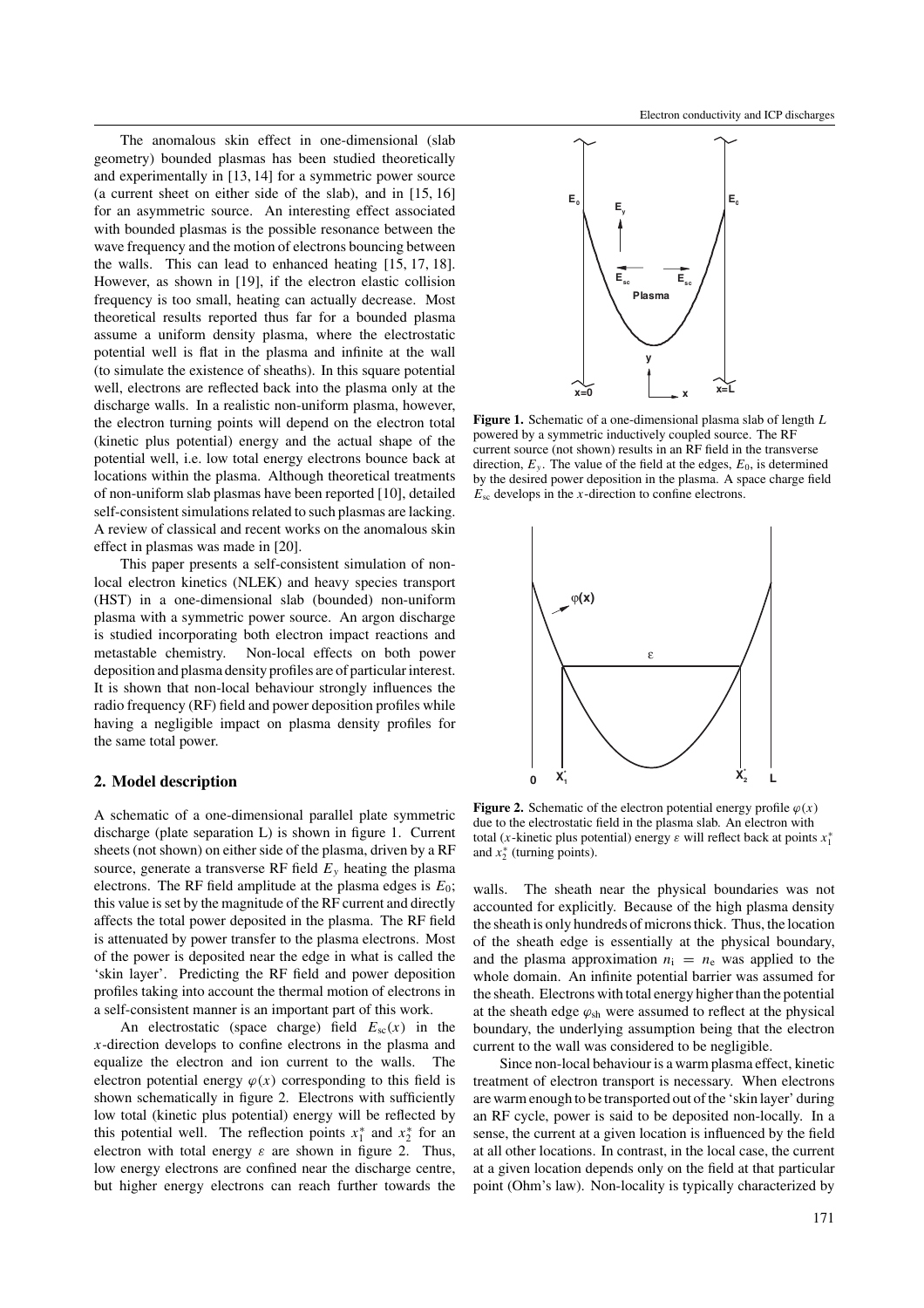the parameter  $l/\delta_0$ , where  $l = V_T / \sqrt{\omega^2 + v^2}$  is an 'effective' electron mean free path, and  $\delta_0$  is derived from the classical skin depth,

$$
\delta_0 = \frac{c}{\omega_{\rm p}} \left( 1 + \frac{v^2}{\omega^2} \right)^{1/4} . \tag{1}
$$

Here,  $V_T = \sqrt{2eT_e/m}$  is the most probable electron speed,  $\omega_{\rm p}$  is the electron plasma frequency ( $\omega_{\rm p} = \sqrt{e^2 n_{\rm e}/m \epsilon_0}$ ),  $\omega$  is the RF, *c* is the speed of light in vacuum, *ν* is the electron momentum-transfer collision frequency, *T*<sup>e</sup> is the electron temperature (in V), for a Maxwellian distribution function, and *m* is the electron mass. When  $(l/\delta_0)^2 \gg 1$ , non-local behaviour dominates. The non-locality parameter mentioned above is strictly applicable to a semi-infinite plasma. Nevertheless, it is used here even for a finite plasma slab to aid discussion of results.

For pressures typically smaller than 10 mTorr for argon, the electron energy distribution function (EEDF) can be non-Maxwellian [21]. Hence, for the accurate calculation of discharge characteristics at low pressures, the EEDF needs to be computed self-consistently. The following section describes a model for computing the EEDF for a low pressure argon plasma in which collisionless electron heating can be dominant [22, 23]. Only a sketchy outline of the model is given here. Details are left for another paper [23].

#### *2.1. EEDF module*

The Boltzmann equation for the EEDF *f* (assuming a spatial dependence only in the *x*-direction) can be written as:

$$
\frac{\partial f}{\partial t} + v_x \frac{\partial f}{\partial x} - \frac{eE_{sc}(x)}{m} \frac{\partial f}{\partial v_x} - \frac{eE_y e^{i\omega t}}{m} \frac{\partial f}{\partial v_y} = S(f), \quad (2)
$$

where  $E_{sc}(x)$  is the electrostatic field, and  $S(f)$  represents the sum of electron–atom (elastic and inelastic) and electron–electron collisions. For small deviations from a stationary EEDF  $f_0$ , one can write  $f = f_0(x, v_x, v_y, v_z)$  +  $f_1(x, v_x, v_y, v_z, t)$ , assuming that the relaxation time of  $f_0$ is small compared to the RF period. Substituting for *f* in equation (2), assuming a harmonic dependence of  $f_1$ , and integrating over the RF period, one finally obtains an equation for  $f_0$  in terms of the total energy  $\varepsilon_x = mv_x^2/2e + \varphi(x)$ .

$$
\frac{\partial}{\partial \varepsilon} \left( D_{\varepsilon}(\varepsilon) \frac{\partial f_0}{\partial \varepsilon} \right) = \overline{S(f_0)}.
$$
 (3)

The electron potential energy  $\varphi(x) > 0$  everywhere, except that  $\varphi(x) = 0$  at the discharge centre. The energy diffusion coefficient  $D_{\varepsilon}(\varepsilon)$  is given by [23]

$$
D_{\varepsilon}(\varepsilon) = \frac{\pi}{8} \left( \frac{2e}{m} \right)^{3/2} \sum_{n=-\infty}^{\infty} \int_{0}^{\varepsilon} d\varepsilon_{x} |E_{yn}(\varepsilon_{x})|^{2} (\varepsilon - \varepsilon_{x})
$$

$$
\times \frac{\nu}{\Omega_{b}(\varepsilon_{x}) \left( [\Omega_{b}(\varepsilon_{x})n - \omega]^{2} + \nu^{2} \right)},
$$
(4)

where  $\Omega_b$  is the frequency of an electron bouncing in the potential well (bounce frequency). For  $\nu \gg \Omega_b$ , the energy diffusion coefficient reduces to the collisional limit [24].

The right-hand side of equation (3) denotes the space- and bounce time-average of electron–atom and electron–electron collisions [24]. Collisions considered in the model were elastic electron–atom collisions, inelastic electron–atom collisions (ground-state ionization, excitation and metastable ionization), and electron–electron collisions.

Boundary conditions for equation (3) were specified for large energies assuming that both *f*<sup>0</sup> and *∂f*0*/∂ε* are 'small' (note that both cannot be zero as the integration of the discretized form of equation (3) would not proceed). The exact values for *f*<sup>0</sup> and *∂f*0*/∂ε* do not matter as the distribution function was finally normalized such that

$$
\int_0^\infty \sqrt{\varepsilon} f_0(\varepsilon) \, \mathrm{d}\varepsilon = 1. \tag{5}
$$

Equation (3) was solved as an initial value problem, starting with values for  $f_0$  and  $\partial f_0 / \partial \varepsilon$  at  $\varepsilon = 75$  V and marching backwards to  $\varepsilon = 0.01$  V, using a fourth-order Runge–Kutta scheme.

## *2.2. NLEK module*

Maxwell's equations can be reduced to a single scalar equation for the transverse electric field  $E_y$ ,

$$
\frac{\mathrm{d}^2 E_y}{\mathrm{d} x^2} = \mathrm{i} \omega \mu_0 J_y,\tag{6}
$$

where the displacement current has been neglected since the field frequency  $\omega \ll \omega_{\rm p}$ , the electron plasma frequency.

In the local limit when  $l \ll \delta_0$ , Ohm's law is valid and the current  $J_{v}$  can be written as:

$$
J_y(x) = \sigma(x) E_y(x), \tag{7}
$$

where the local conductivity  $\sigma(x)$  for a non-Maxwellian EEDF  $f_0$  is defined by [24]

$$
\sigma(x) = \frac{-2e^2}{3m} \int_{\varphi(x)}^{\infty} \frac{[\varepsilon - \varphi(x)]^{3/2}}{v + i\omega} \frac{\partial f_0(\varepsilon)}{\partial \varepsilon} d\varepsilon.
$$
 (8)

In the non-local limit of  $l \gg \delta_0$ , Ohm's law for current density is not valid any longer and needs to be replaced by a non-local conductivity operator. The relationship between current density and electric field in the non-local limit for a non-Maxwellian EEDF can be written as [10, 11]:

$$
J_{y}(x) = \frac{e^{2}n_{e0}}{2m} \sqrt{\frac{m}{2e}} \left( \int_{0}^{x} G(x, x') E_{y}(x') dx' + \int_{x}^{L} G(x', x) E_{y}(x') dx' \right).
$$
 (9)

Note that the current at a particular location *x* depends on the value of the electric field  $E_y$  throughout the plasma. The current also depends on the potential profile coming in through the conductivity kernel  $G(x, x')$  (see equation (12)). Substituting for  $J_{y}$  in equation (6), one obtains

$$
\frac{d^2 E_y}{dx^2} = i \left(\frac{\omega_{p0}}{c}\right)^2 \frac{\omega}{2} \sqrt{\frac{m}{2e}} \left(\int_0^x G(x, x') E_y(x') dx' + \int_x^L G(x', x) E_y(x') dx'\right),
$$
\n(10)

where  $\omega_{p0} = (e^2 n_{e0}/m \varepsilon_0)^{1/2}$  is the electron plasma frequency evaluated using the peak electron density  $n_{e0}$  (at the discharge centre). The boundary conditions for  $E_y$  were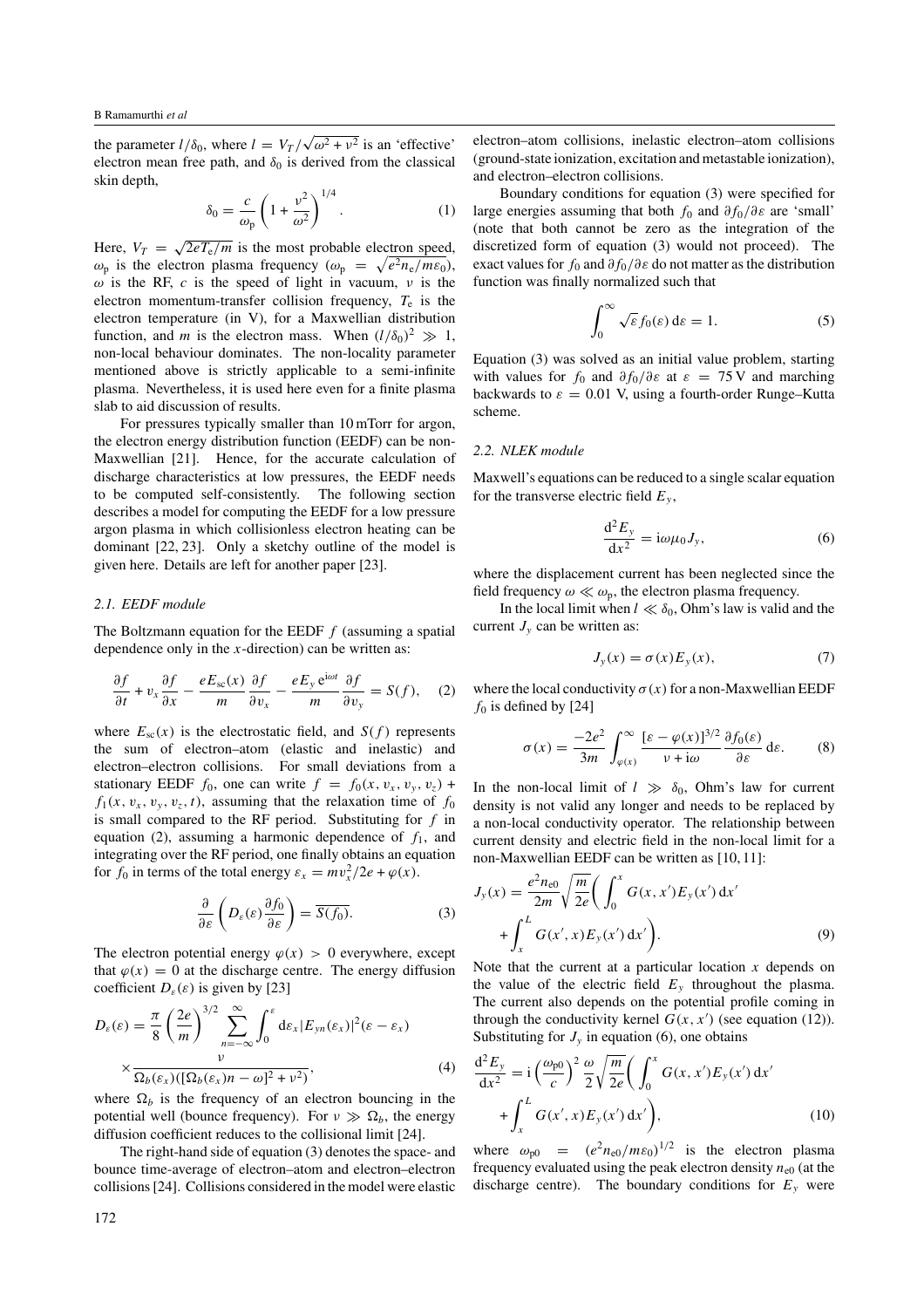$E_y(0) = E_y(L) = E_0$ . The time-average power deposition profile was then computed as

$$
P(x) = \frac{1}{2} \text{Re}(J_y(x) E_y^*(x)), \tag{11}
$$

where  $E_y^*(x)$  is the complex conjugate of  $E_y(x)$ , and Re is the real part of the quantity in parenthesis.

The functional form of  $G(x, x')$  was modified from that given in [11] to account for a non-Maxwellian EEDF [23]

$$
G(x', x) = 2 \int_0^\infty \frac{\cosh(\Phi(x_1^*, x)) \cosh(\Phi(x', x_2^*))}{\sinh(\Phi(x_1^*, x_2^*))} \times \frac{\Gamma(\varepsilon)}{(v^2 + 2e|\varphi(x) - \varphi(x')|/m)^{1/2}} dv,
$$
\n(12)

where

$$
\Gamma(\varepsilon) = \int_{\varepsilon}^{\infty} f_0(\varepsilon') \, \mathrm{d}\varepsilon' \tag{13}
$$

and  $\varepsilon = mv^2/2e + [\varphi(x) + \varphi(x') + |\varphi(x) - \varphi(x')|]/2.$  In equation (12), the phase change of an electron with respect to the RF field as it moves from point  $x_0$  to  $x$  is given by

$$
\Phi(x_0, x) = \int_{x_0}^x \frac{i\omega + \nu}{\sqrt{2e(\varepsilon - \varphi(x'))/m}} dx'. \quad (14)
$$

Once the isotropic EEDF  $f_0$  is obtained by solving equation (3), equation (10) along with equations  $(12)$ – $(14)$  can be used to compute the RF field profile in the discharge.

#### *2.3. HST module*

The HST module solves for the ion density and velocity profiles as well as the metastable species density. Since the extremely thin sheaths were not included in the simulation, the quasineutrality constraint was imposed, and the location of the plasma–sheath boundary was taken to be essentially at the wall. The power deposition in the plasma is implicitly coupled to the ion equation through ionization which depends on impact cross-sections of electron–atom collisions and the EEDF. Since the drift-diffusion approximation for ions is questionable at pressures below about 10 mTorr, a momentum equation was solved to compute  $Ar^+$  velocity. The metastable  $Ar^*$  species density is quite uniform at pressures below about 10 mTorr. Hence, a spatially average (zero-dimensional) model was used to determine Ar∗. Due to symmetry, only half the domain  $(0 \le x \le L/2)$  was considered.

The continuity equation for  $Ar^+$  ions can be written as:

$$
\frac{\partial n_+}{\partial t} + \frac{\partial (n_+ u_+)}{\partial x} = R_{\rm i} + R_{\rm mi} + R_{\rm mp},\tag{15}
$$

where the reactions on the right-hand side represent ground-state ionization, metastable (step-wise) ionization and metastable pooling respectively (table 1). Linear extrapolation was employed to compute the density at the boundary and the density gradient at the centre of the discharge was set to zero.

To determine ion velocity, one starts with the momentum equation,

$$
\frac{\partial (n_+ u_+)}{\partial t} + \frac{\partial (n_+ u_+ u_+)}{\partial x} = \frac{en_+}{m_+} \frac{\partial \varphi}{\partial x} - \frac{eT_+}{m_+} \frac{\partial n_+}{\partial x} - \nu_+ (u_+) n_+ u_+.
$$
\n(16)

Using the ion continuity equation, equation (16) can be simplified to a new equation for ion velocity,

$$
\frac{\partial u_+}{\partial t} + u_+ \frac{\partial u_+}{\partial x} = \frac{e}{m_i} \frac{\partial \varphi}{\partial x} - \frac{eT_+}{m_i} \frac{\partial (\ln n_+)}{\partial x}
$$

$$
- v_+ (u_+) u_+ - \frac{(R_1 + R_{\rm mi} + R_{\rm mp})}{n_+} u_+, \tag{17}
$$

where  $n_{+}$  and  $u_{+}$  are positive ion density and velocity respectively, and  $m_+$  is the ion mass. Potential  $\varphi(x)$  was obtained from the EEDF module as follows. The electron density can be computed from  $f_0$  as:

$$
n_{\rm e}(x) = n_{+}(x) = \int_{\varphi(x)}^{\infty} \sqrt{\varepsilon - \varphi(x)} f_0(\varepsilon) \, \mathrm{d}\varepsilon, \qquad (18)
$$

where  $(\varepsilon - \varphi(x))$  is the electron kinetic energy.

Differentiating equation (18) with respect to *x* on both sides yields

$$
\frac{\partial \varphi}{\partial x} = -T_{\text{eff}}(x) \frac{\partial (\ln n_+)}{\partial x},\tag{19}
$$

where  $T_{\text{eff}}(x)$ , which is also known as the 'screening temperature' [25] was defined by

$$
T_{\text{eff}}(x) = \frac{2 \int_{\varphi(x)}^{\infty} \sqrt{\varepsilon - \varphi(x)} f_0(\varepsilon) \, \mathrm{d}\varepsilon}{\int_{\varphi(x)}^{\infty} (f_0(\varepsilon) \, \mathrm{d}\varepsilon) / \sqrt{\varepsilon - \varphi(x)}}.
$$
 (20)

Potential  $\varphi(x)$  was then computed by integrating equation (19)

$$
\varphi(x) = \int_{x}^{L/2} T_{\text{eff}}(x) \frac{\partial (\ln n_{+}/n_{+0})}{\partial x} dx, \tag{21}
$$

where the potential value at the discharge centre  $\varphi(L/2)$  was chosen to be zero. Here,  $n_{+0}$  is the electron density at the centre (to be determined self-consistently).

Substituting equation (19) in (17), the final form of the equation for ion velocity is obtained,

$$
\frac{\partial u_+}{\partial t} + u_+ \frac{\partial u_+}{\partial x} = -\frac{eT_{\text{eff}}(x)}{m_+} \frac{\partial (\ln n_+)}{\partial x} - \frac{eT_+}{m_+} \frac{\partial (\ln n_+)}{\partial x}
$$

$$
-v_+(u_+)u_+ - \frac{(R_1 + R_{\text{mi}} + R_{\text{mp}})}{n_+} u_+, \tag{22}
$$

**Table 1.** Reactions used in the argon discharge simulation [30]. *Hj* is electron energy loss (positive value) or gain (negative value) upon collision.

| N <sub>o</sub> | Process                 | Symbol          | Reaction                                | $\Delta H_i$ (eV) |
|----------------|-------------------------|-----------------|-----------------------------------------|-------------------|
| R <sub>1</sub> | Ground-state excitation | $R_{\rm ex}$    | $Ar + e \rightarrow Ar^* + e$           | 11.6              |
| R <sub>2</sub> | Ground-state ionization | $R_i$           | $Ar + e \rightarrow Ar^+ + 2e$          | 15.8              |
| R <sub>3</sub> | Step-wise ionization    | $R_{\rm mi}$    | $Ar^* + e \rightarrow Ar^* + 2e$        | 4.2               |
| R4             | Superelastic collisions | $R_{sc}$        | $Ar^* + e \rightarrow Ar + e$           | $-11.6$           |
| R <sub>5</sub> | Metastable quenching    | $R_{\text{mq}}$ | $Ar^* + e \rightarrow Ar^r + e$         |                   |
| R <sub>6</sub> | Metastable pooling      | $R_{\rm mp}$    | $Ar^* + Ar^* \rightarrow Ar^* + Ar + e$ |                   |
| R7             | Two-body quenching      | $R_{2q}$        | $Ar^* + Ar \rightarrow 2Ar$             |                   |
| R <sup>8</sup> | Three-body quenching    | $R_{3a}$        | $Ar^* + 2Ar \rightarrow Ar_2 + Ar$      |                   |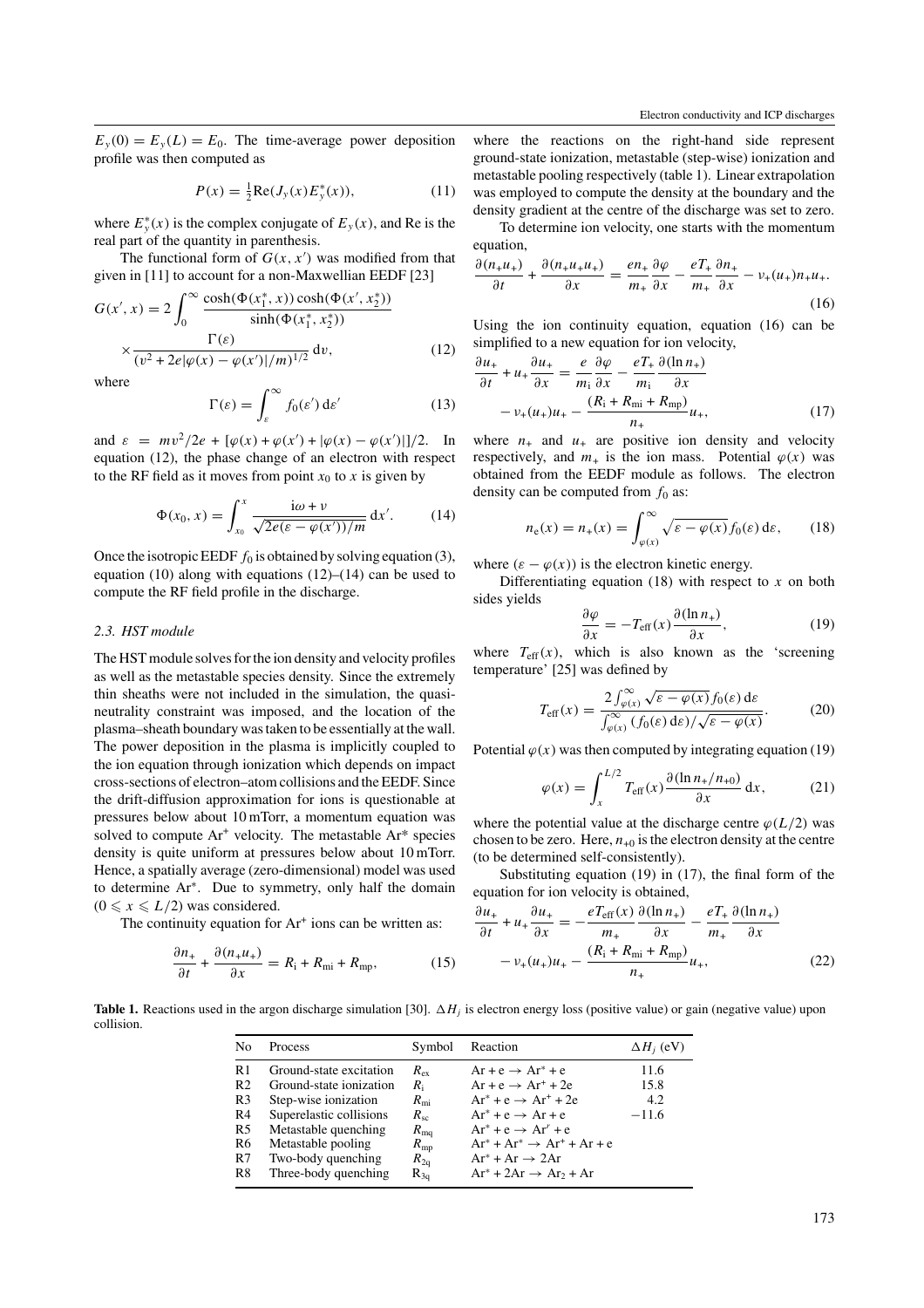The second term on the right-hand side can be neglected compared with the first term since  $T_{+} \ll T_{e}$ . For the collisional drag (third) term on the right-hand side, a constant mean free path was employed, whereby the ion–neutral collision frequency as a function of ion velocity  $v_+(u_+)$  was written as  $v_{+}(u_{+}) = v_{+0}|u_{+}|/u_{+,\text{th}}$ ;  $v_{+0}$  is a reference collision frequency at which the ion drift velocity equals the ion thermal speed  $u_{+,th} = \sqrt{eT_{+}/m_{+}}$ . The fourth term on the right-hand side represents a 'drag' in the sense that ions produced by ionization have negligible velocity, and have to be brought to the respective drift velocity. The ionization rate  $R_i$  in equation (30) was calculated using the EEDF  $f_0$  as

$$
R_{\rm i}(x) = N_0 \sqrt{\frac{2e}{m}} \int_{\varphi(x)}^{\infty} \sigma_{\rm i}(u) (\varepsilon - \varphi(x)) f_0(\varepsilon) \, \mathrm{d}\varepsilon, \tag{23}
$$

where  $N_0$  is the gas density (assumed constant),  $\sigma_i(u)$  is the ionization cross-section as a function of electron kinetic energy  $u = \varepsilon - \varphi(x)$ , not to be confused with velocity! An expression similar to equation (23) was used for computing the metastable ionization rate.

The boundary condition for ion velocity was set at the wall as

$$
u_{+} = -|u_{b}| = -|\sqrt{eT_{\text{eff}}(0)/m_{+}}|, \qquad x = 0, \qquad (24)
$$

where the Bohm velocity  $u<sub>b</sub>$  was evaluated using the screening temperature at the edge. Due to symmetry, there was no flux at the discharge centre  $(x = L/2)$ .

For pressures below ∼10 mTorr, a spatially-averaged (zero-dimensional) model can be employed for metastables

$$
\frac{dn_m}{dt} = -\frac{1}{L} \left( \frac{\gamma}{2 - \gamma} n_m u_{m,th} \right) + \frac{2}{L} \int_0^{L/2} \left( \sum_j R_{mj} \right) dx,
$$
\n(25)

where  $n_m$  is the metastable density and  $u_{m,th}$  is the metastable thermal velocity. The summation on the right-hand side is over all reactions accounting for production and loss of metastables in the gas phase. The first term on the right-hand side represents the loss of metastables on the left boundary, wherein a flux expression [26] with deactivation probability  $\gamma = 1$  was used.

#### **3. Method of solution**

A modular approach was adopted in order to solve for the coupled EEDF, RF electric properties, and heavy species density and velocity profiles, in a self-consistent manner. The simulation consisted of three modules: an EEDF module, a NLEK module, and a HST module. Figure 3 shows the interaction of the modules and the type of information exchanged among them. The NLEK module computed the non-local conductivity kernel  $G(x, x')$  (equation (12)) and solved for the RF electric field (equation (10)) and current density (equation (9)) profiles given the peak electron density and the EEDF  $f_0(\varepsilon)$ . The RF electric field at the wall  $E_0$ was adjusted to match the target total power. The RF field profiles were then used in the EEDF module to compute the energy diffusion coefficient  $D_{\varepsilon}(\varepsilon)$  (equation (4)) and solve for the distribution function  $f_0(\varepsilon)$  (equation (3)). The EEDF module provided the ionization (equation (23)) and excitation



**Figure 3.** Flow diagram used for numerical simulation. Information exchanged between the modules is shown. Simulation cycled between the three modules until convergence.

rates, effective temperature  $(T_{\text{eff}})$  profile (equation (20)), and potential profile (equation (21)). The effective temperature was used in the ion momentum equation (equation (22)) and the boundary condition for ion velocity at the wall (equation (24)). The ionization and excitation rates were used as source terms in the continuity equations for ions and metastables (equations (15) and (25), respectively). The HST module provided, among other quantities, the ion (electron) density and potential  $\varphi$  as a function of position. These were fed back to the NLEK module to calculate a new RF field profile. The calculation was repeated until convergence to a self-consistent solution.

The initial electron density profile was assumed to be a sine function peaking at the centre of the reactor. The corresponding potential was computed assuming a uniform Maxwellian temperature of 2.5 V using equation (21). Convergence was declared when the potential profile changed by less than 0.1% (in the *L*<sup>2</sup> norm), which typically took about 30 iterations among the modules. The *L*<sup>2</sup> norm of the difference between the ion (computed by equation (15)) and electron (computed by the EEDF, equation (3)) density profiles was less than 0.1% at convergence.

In the NLEK module, equation (10) was discretized using second-order central differencing for the left-hand side. The integral on the right-hand side was found using the trapezoidal rule after computing the conductivity kernel  $G(x, x')$  at each grid point. The grid spacing  $\Delta x$  was chosen such that  $\Delta x \ll l$ , where, the 'effective' mean free path  $l = V_T / \sqrt{\omega^2 + v^2}$ . The discretized system of dense linear equations was then solved using a direct solver.

The equations in the HST module (equations (15), (22) and (25)) were solved simultaneously using a 'staggered mesh' approach. The domain  $0 \le x \le L/2$  was divided into the requisite number of cells.  $Ar<sup>+</sup>$  density was computed at cell centres, while Ar<sup>+</sup> velocity and flux were computed at the cell edges. A first-order upwind scheme was used to compute the mass and momentum flux of ions at cell edges, naturally preserving the property of information propagating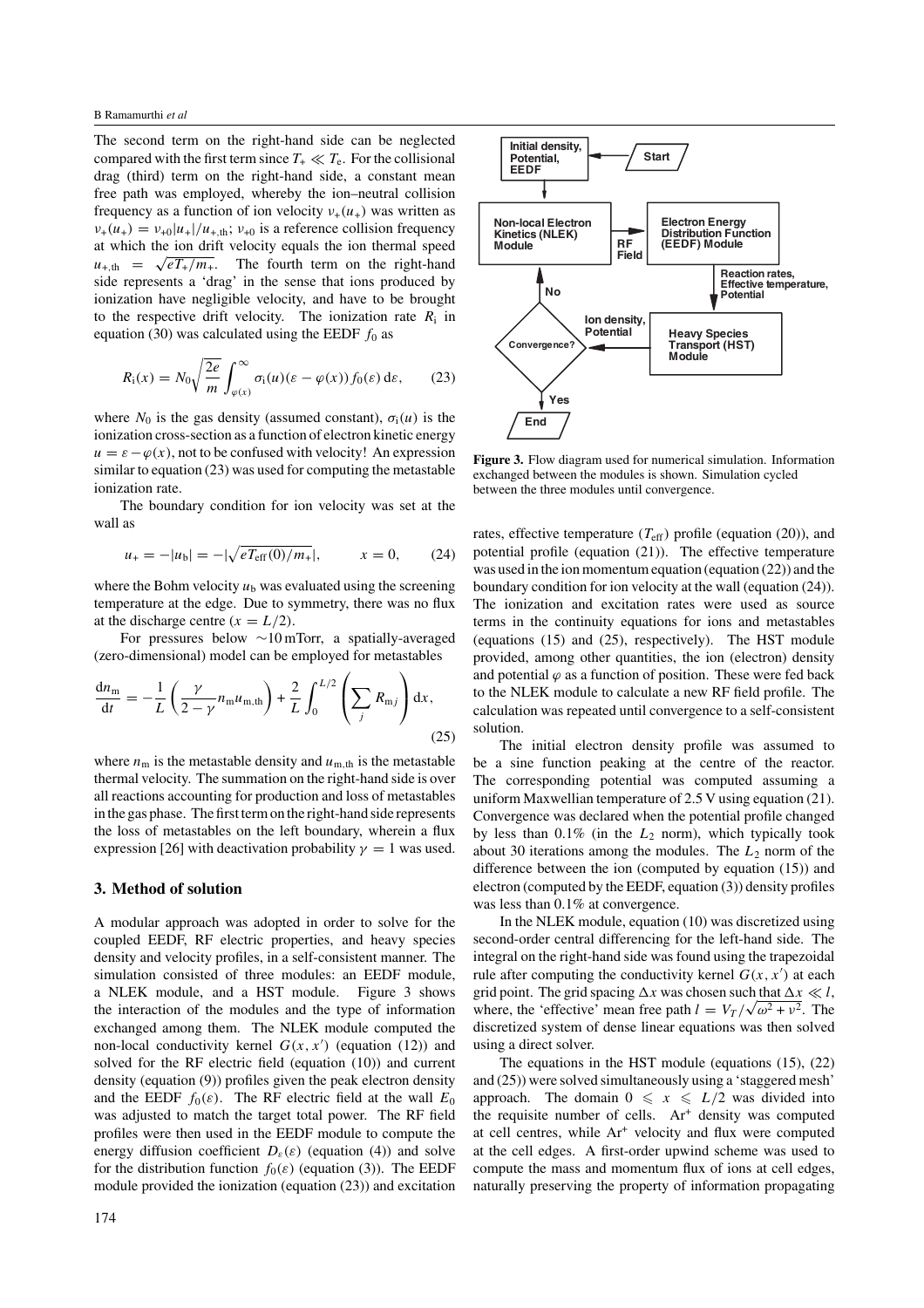only outwards. The set of ordinary differential/algebraic equations resulting after discretization of equations (15), (22) and (25) was integrated in time using backward difference formulae methods [27] until a steady state was reached. Integration was performed to a real time of ∼10 ms to ensure that metastables with the longest response time attain steady state. Calculations on a 933 MHz Intel Pentium 3 Windows NT Workstation took about 10 h for a converged run using the non-local conductivity (equation (9)), and about 2 min for a converged run using the local conductivity (Ohm's law, equation (7)).

## **4. Results and discussion**

Base-case parameter values used in the simulation are shown in table 2. Results in figures 4–9 are for a pressure of 1 mTorr and discharge frequency of 13.56 MHz. Results in figures 10–15 are for a pressure of 10 mTorr and discharge frequency of 13.56 MHz. In each case, profiles calculated using the NLEK module (solid lines) are compared with profiles (dashed lines) obtained using the local approximation (Ohm's law) under the same discharge conditions and for the same (integrated) total power. Values of power correspond to a plate cross-sectional area of  $64 \pi \text{ cm}^2$ .

**Table 2.** Parameter values used in the simulation.

| <b>Parameter</b>                                                                                            | Value                             |
|-------------------------------------------------------------------------------------------------------------|-----------------------------------|
| Discharge length, $L$                                                                                       | $5 \text{ cm}$                    |
| Ion temperature, $T_{+}$                                                                                    | 0.026 V                           |
| Discharge cross-sectional area, A                                                                           | 64 $\pi$ cm <sup>2</sup>          |
| Reference ion collision frequency,<br>$v_{+0}$ (at 1 mTorr, 300 K)                                          | $15$ kHz                          |
| Electron momentum-transfer<br>collision frequency, $v_{\rm en}$ (at $3.2 \times 10^{14}$ cm <sup>-3</sup> ) | $3 \times 10^{7}$ s <sup>-1</sup> |
| Gas temperature<br>Discharge frequency                                                                      | 300 K<br>13.56 MHz                |



**Figure 4.** EEDF as a function of total energy for a pressure of 1 mTorr, discharge frequency of 13.56 MHz, and for three different powers. Results using the NLEK model (——) are compared with those using a local (Ohm's law) model (- - - -), under otherwise identical conditions.

# *4.1. Pressure* = *1 mTorr*

Figure 4 shows the EEDF as a function of total energy for the non-local (solid lines) and local (dashed lines) cases. For a pressure of 1 mTorr, the electron–neutral collision frequency is  $\nu \sim 3 \times 10^6 \text{ s}^{-1}$ ,  $\nu/\omega \sim 0.05$ , and  $\nu/\Omega_b \sim 0.1$ . As a result, the energy diffusion coefficient (equation (4)) exhibits a 'knee' at ∼1 V, indicating that the 'temperature' of electrons with energies less than 1 V is significantly lower than that of electrons with energies greater than 1 V, i.e. low energy electrons are not heated as effectively. Such a knee is not displayed by the local limit of the energy diffusion coefficient. Consequently, the EEDFs for the local and non-local cases exhibit different behaviour, especially for low energies and also for energies around the ionization threshold (15.76 V). Figure 4 also shows a higher fraction of electrons just beyond the ionization threshold for the non-local case. The non-local and local models predict an effective temperature of ∼6.5 V and ∼5.5 V, respectively, for electrons near the discharge edge. This implies a difference in the effective electron mean free



**Figure 5.** Normalized amplitude of the RF field for the same conditions as in figure 4. Results using the NLEK model (——) are compared with those using a local (Ohm's law) model  $(- - -)$ , under otherwise identical conditions.



**Figure 6.** Normalized current density profiles for the same conditions as in figure 4. Results using the NLEK model (——) are compared with those using a local (Ohm's law) model (- - - -), under otherwise identical conditions.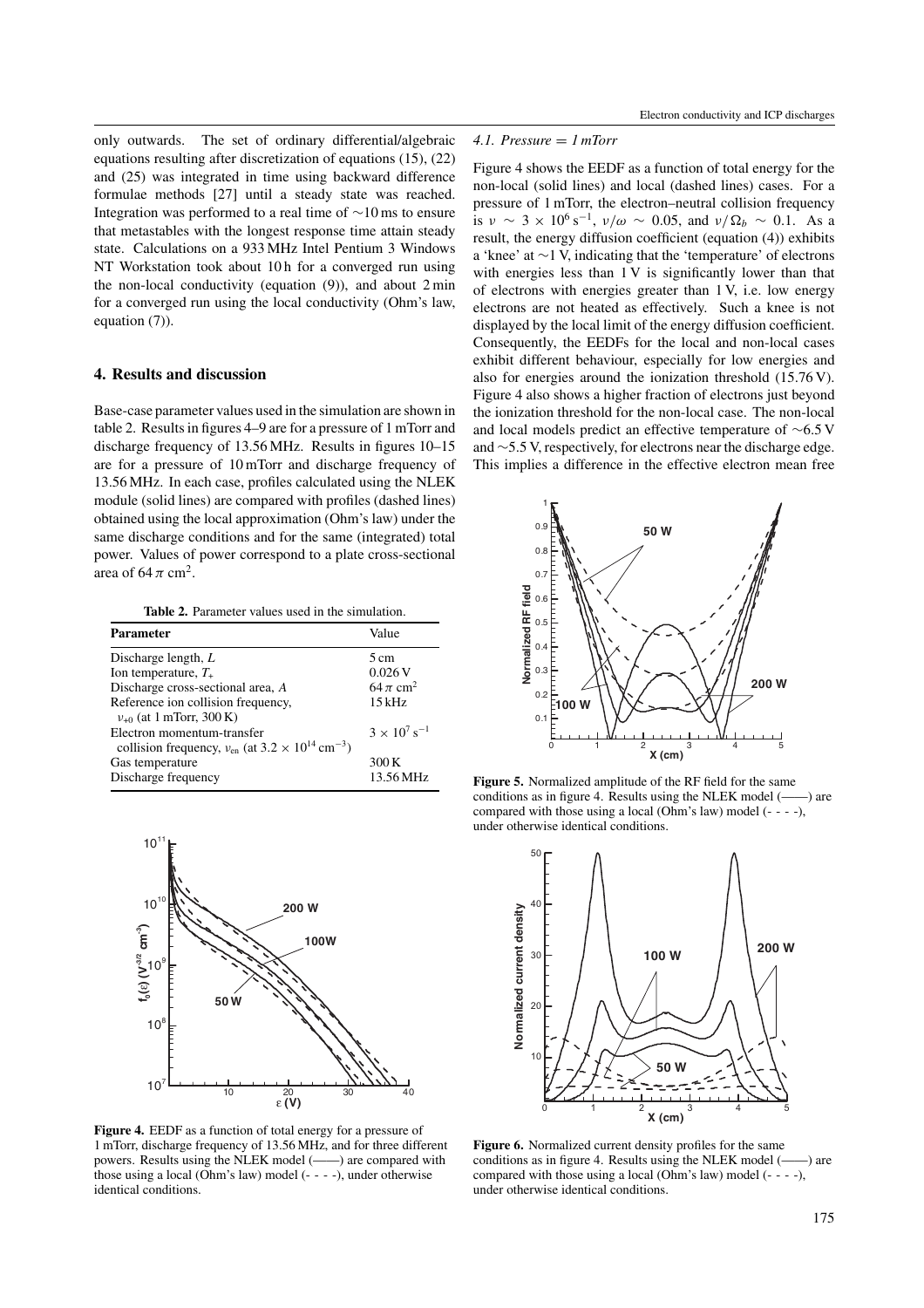

**Figure 7.** Power density profiles for the same conditions as in figure 4. Results using the NLEK model (——) are compared with those using a local (Ohm's law) model (- - - -), under otherwise identical conditions.



**Figure 8.** Positive ion density profiles for the same conditions as in figure 4. Results using the NLEK model (——) are compared with those using a local (Ohm's law) model (- - - -), under otherwise identical conditions.

path near the edge (where the RF field is highest), which in turn leads to considerably different field and current density profiles, as discussed below.

It should be noted that the energy diffusion coefficient related to electron–electron collisions  $D_{ee}(\varepsilon)$  is larger than the energy diffusion coefficient  $D_{\varepsilon}(\varepsilon)$  at low electron energy. As a result, low energy electrons form a Maxwellian distribution with very low temperature, ∼1 eV. Note that the part of the EEDF corresponding to such cold electrons is difficult to measure experimentally. At higher pressure collisionless heating is less efficient and thermalization of the EEDF occurs for higher electron temperatures, see figure 9. The development of the EEDF under these conditions is the subject of a forthcoming publication.

Figure 5 shows the amplitude of the RF field as a function of position for total powers of 50, 100 and 200 W. The field



**Figure 9.** EEDF as a function of total energy for a pressure of 10 mTorr, discharge frequency of 13.56 MHz, and for three different powers. Results using the NLEK model (——) are compared with those using a local (Ohm's law) model (- - - -), under otherwise identical conditions.



**Figure 10.** Normalized amplitude of the RF field for the same conditions as in figure 9. Results using the NLEK model (——) are compared with those using a local (Ohm's law) model (- - - -), under otherwise identical conditions.

was normalized by its value at the edge  $(x = 0)$ . Non-local behaviour (non-monotonic field) is evident, especially at higher powers. The ratio of the effective electron mean free path *l* to the skin depth in the cold plasma approximation  $\delta_0$  is given by (see equation (1))

$$
\frac{l}{\delta_0} = \frac{\omega_{\rm pb} V_T}{\omega c} \frac{1}{(1 + (\nu^2/\omega^2))^{3/4}},\tag{26}
$$

where the electron plasma frequency  $\omega_{\rm ph}$  is based on the electron density at the sheath edge. For a non-Maxwellian EEDF, the electron thermal speed was defined as  $V_T = \sqrt{2eT_{\text{eff}}(0)/m}$ , where  $T_{\text{eff}}(0)$  is the effective electron temperature at the sheath edge.

At 1 mTorr, the electron–neutral collision frequency is much smaller than the RF,  $\nu \ll \omega$ , and the effective electron mean free path  $l \simeq V_T/\omega \sim 1.65$  cm. At low power (50 W)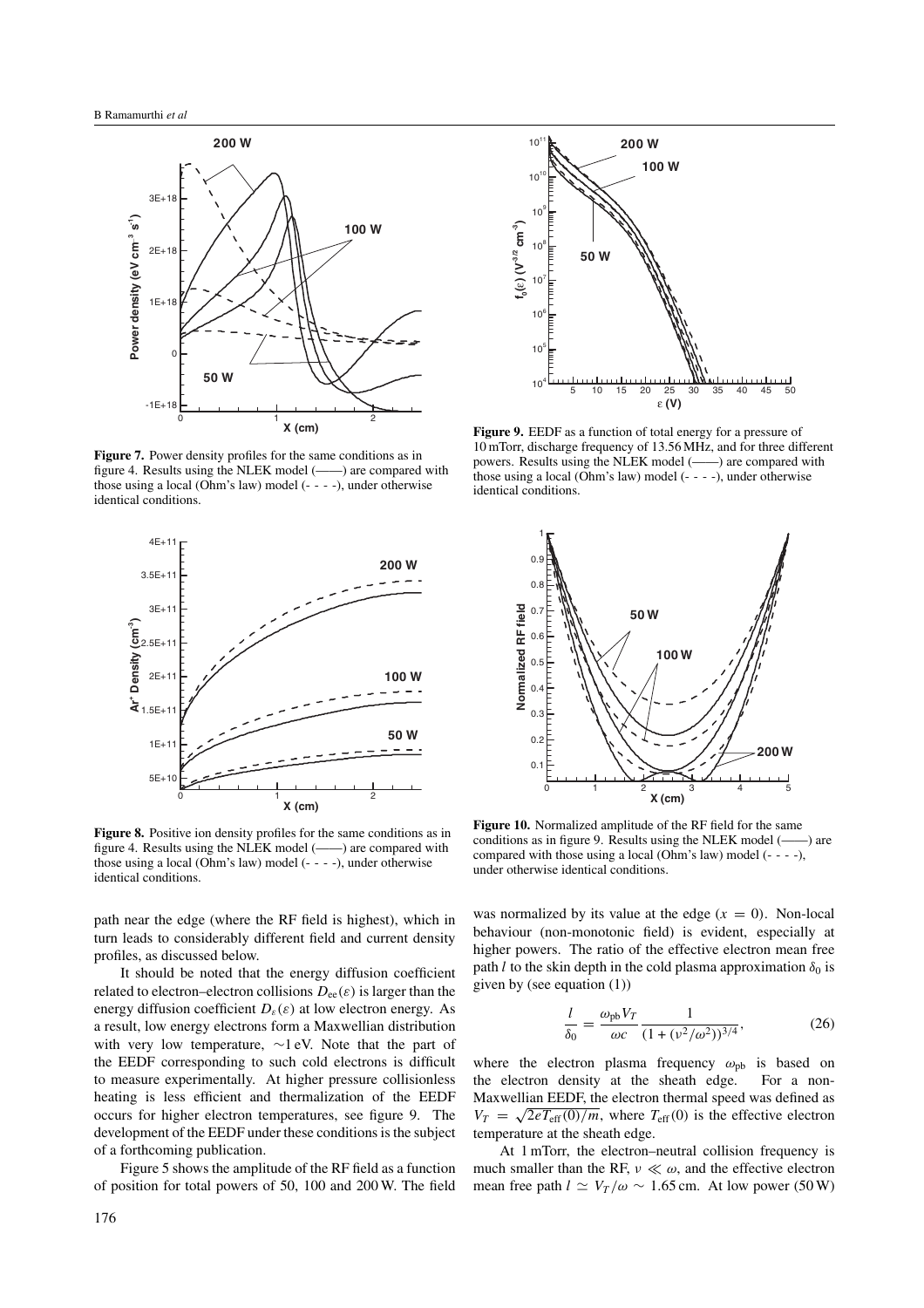

**Figure 11.** Normalized current density profiles for the same conditions as in figure 9. Results using the NLEK model (——) are compared with those using a local (Ohm's law) model (- - - -), under otherwise identical conditions.



**Figure 12.** Power density profiles for the same conditions as in figure 9. Results using the NLEK model (——) are compared with those using a local (Ohm's law) model (- - - -), under otherwise identical conditions.



Figure 13. Positive ion density profiles for the same conditions as in figure 9. Results using the NLEK model (——) are compared with those using a local (Ohm's law) model (- - - -), under otherwise identical conditions.



**Figure 14.** Comparison between experimental data [29] and simulation predictions using a non-local model of RF electric field (*a*), and current density (*b*) profiles for a pressure of 1 mTorr.

*δ*<sup>0</sup> ∼ 3 cm, which is larger than *l*, and behaviour is rather local. At high power (200 W), however, the skin depth reduces to 1.5 cm suggesting that a large fraction of electrons can contribute to the RF current outside the skin layer (non-local behaviour). This is clearly seen in figure 6, which shows a much larger current density at the discharge centre for the nonlocal case (the normalization factor for current density  $J_0$  was defined as  $J_0 = E_0/\omega \mu_0 L^2$ . Also, the peak in current density is much more pronounced, and much lower currents exist near the boundary in the non-local case. In this case, contributions to the current near the boundary can only come from electrons with energy larger than the sheath edge potential, *ϕ*sh, i.e. a relatively small number of electrons.

The corresponding power deposition profiles are shown in figure 7. The non-local model predicts drastically different power deposition profiles compared to the local case. The maximum in the non-local power deposition profile is shifted away from the wall and, for higher powers, shows a pronounced feature near the centre of the reactor. The local power deposition profile peaks near the wall and then decays monotonically towards the discharge centre. This behaviour can be explained noting that, in the local case, the phase difference between the current and the RF field is constant  $(\Delta \phi = \tan^{-1}(v/\omega))$ . Thus, the power deposition profile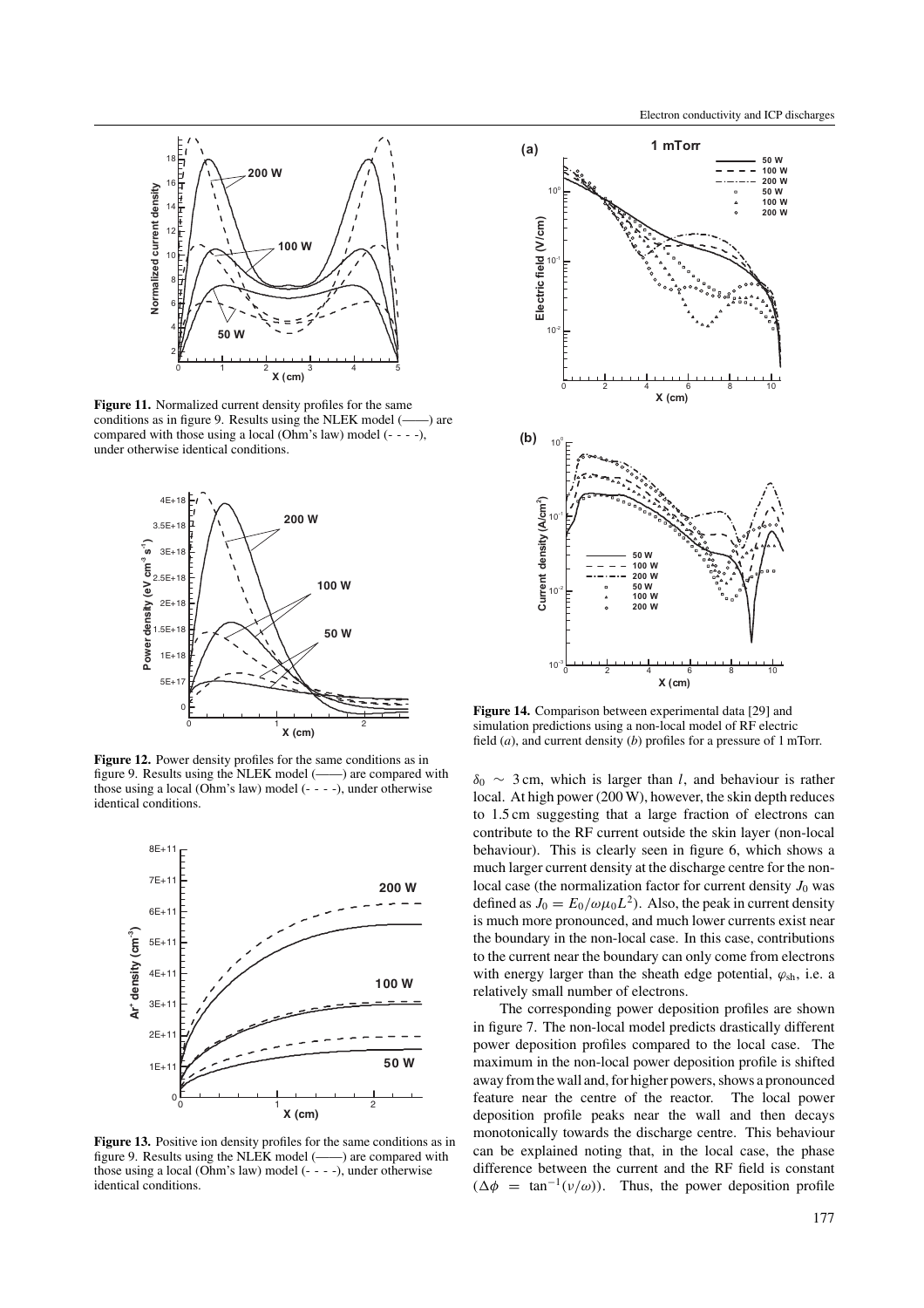

**Figure 15.** Comparison between experimental data [29] and simulation predictions using a local model of RF electric field (*a*), and current density (*b*) profiles for a pressure of 1 mTorr.

depends only on the magnitudes of the local conductivity and RF field (Ohm's law). In the non-local case however,  $\Delta \phi$  is not constant. In fact, high-energy electrons coming from the discharge edge are out of phase with the RF field outside the skin layer (close to the centre), and lose energy to the field, leading to negative power deposition. Negative power deposition has been observed experimentally in low pressure inductively coupled discharges [28].

The corresponding positive ion density profiles are shown in figure 8. The positive ion density is determined by the production through ionization (e.g. equation (23)), and loss at the boundary (equation (24)). The latter depends on the effective electron temperature at the boundary, *T*eff. The values of  $T_{\text{eff}}$  at the boundary for the non-local and local cases were significantly different (6.5 eV and 5.5 eV, respectively) as the EEDFs differ considerably for energies below the ionization threshold (see figure 4). Furthermore, the rate of ionization (which depends mainly on the tail of the distribution function ( $\varepsilon > 15.76$  V) since ground-state ionization dominates) was found to be marginally higher for the non-local EEDF. These two trends counterbalance each other resulting in comparable ion densities for the non-local and local cases. The maximum deviation of ∼5% occurs at a power of 200 W.

#### *4.2. Pressure* = *10 mTorr*

Figure 9 shows the EEDF as a function of total energy for the non-local (solid lines) and local (dashed lines) cases. For a pressure of 10 mTorr, the electron–neutral collision frequency is  $3 \times 10^7$  s<sup>-1</sup>, comparable to the discharge frequency  $(f = 13.56 \text{ MHz}, \omega = 8.52 \times 10^7 \text{ s}^{-1})$ . In addition,  $v \ge \Omega_b$  $(\Omega_b)$  is the electron bounce frequency). As a result, the energy diffusion coefficient (equation (4)) tends to the local value. Consequently, the EEDFs for the local and non-local cases are very similar. Furthermore, since the electron density at these pressures is sufficiently high, electron–electron collisions tend to thermalize the distribution, leading to an EEDF close to Maxwellian. In fact, electrons at the bulk and at the edge have an effective temperature of ∼3 V and ∼3.5 V, respectively (weakly dependent on power). In contrast, for 1 mTorr, electrons at the bulk and edge have an effective temperature of  $\sim$ 6.5 eV and  $\sim$ 2 eV, respectively (for the non-local EEDF, see figure 4).

Figure 10 shows the profiles of the amplitude of the RF field as a function of position for total power of 50, 100 and 200 W. The profiles are again normalized by the value of the field at the edge. A transition from local (monotonic decay from the edge to the centre) to slightly non-local (nonmonotonic decay) behaviour is observed as power is increased. However, the effect of non-locality is not pronounced at this pressure as  $l/\delta_0$  < 1 for all powers. For example, at low power (50 W)  $\delta_0 \sim 2.9$  cm, larger than the effective electron mean free path *l* ∼ 1*.*2 cm. Hence, most electrons are confined within the skin layer, and the local approximation is valid. As power increases, the skin depth decreases (becoming ∼1.5 cm for a power of 200 W), while the effective mean free path remains approximately constant. This causes some energetic electrons to escape from the skin layer during an RF cycle, resulting in a slightly non-local behaviour.

The normalized current density profile is shown in figure 11 for the same conditions as in figure 10. The normalization factor  $J_0$  was defined as  $J_0 = E_0/\omega \mu_0 L^2$ . Since non-locality is not very pronounced at this pressure, the current density profiles for the local and non-local cases are similar, as power is varied from 50 to 200 W. As expected, the peak in the current density occurs further away from the boundary for the non-local case (but still within the skin layer). The low current density near the boundary is due to a lower electron density in that region, while the low current density near the discharge centre is due to a weaker RF electric field at the centre.

The corresponding power deposition profiles are shown in figure 12. Power deposition reaches a maximum within the skin layer and decays towards the centre of the discharge. The profiles for the local and non-local cases are similar, except for the slight negative power deposition near the discharge centre for 200 W (for which non-local behaviour is relatively more pronounced). The peak of power deposition occurs closer to the boundary, well within the skin layer, when compared to the profiles at 1 mTorr (figure 7). This suggests that the energy absorption is mainly collisional. If the pressure were to increase to 20 mTorr, the power deposition profiles for the local and non-local cases would be even closer to one another.

The corresponding positive ion density profiles are shown in figure 13. When comparing the non-local and local cases, the effective electron temperature at the boundary is very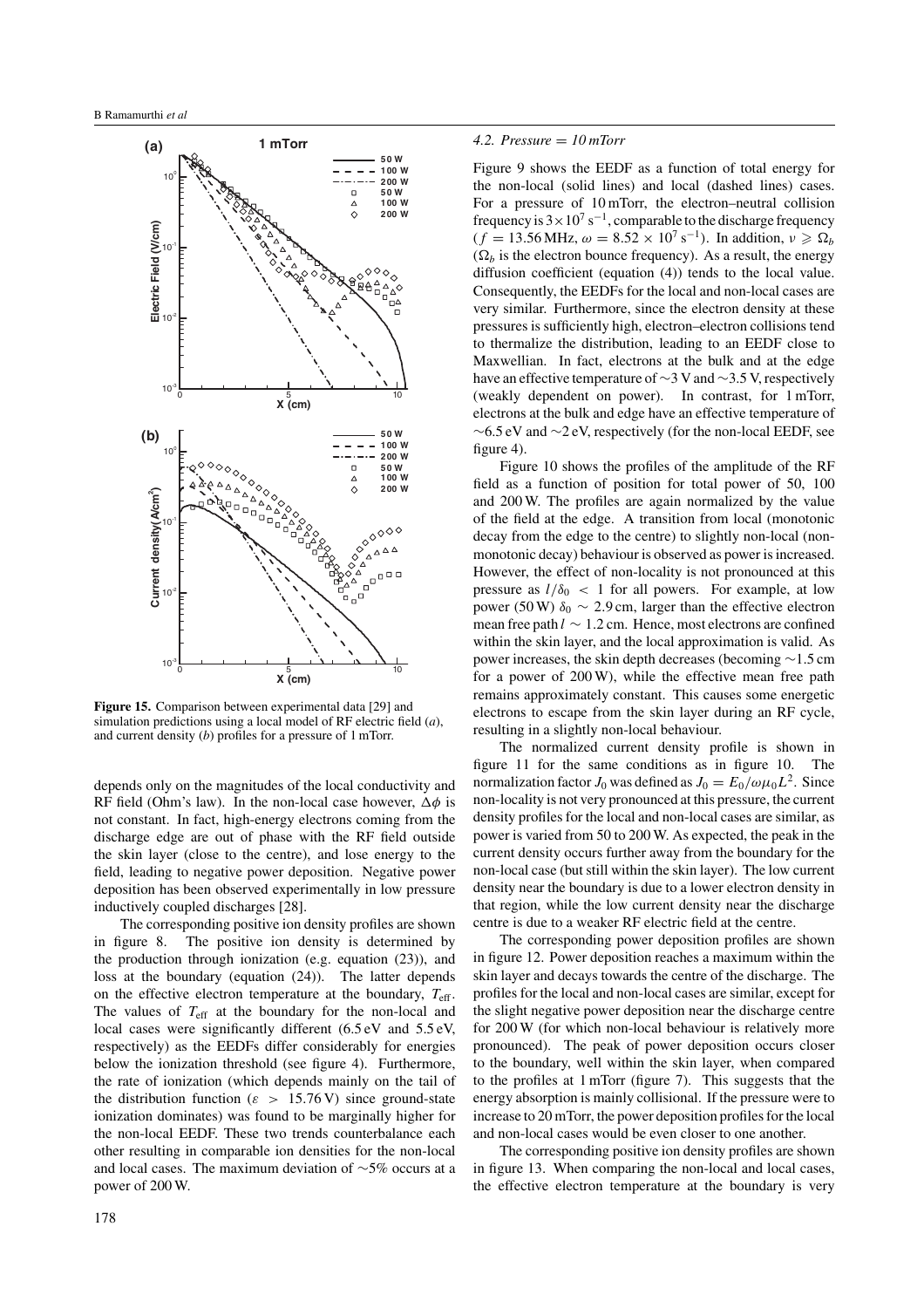similar (3.5 V and 3.4 V, respectively) and the rate of ionization is also similar due to comparable 'tails' of the EEDF (figure 9). As a result, the ion densities for the non-local and local cases are very similar.

Differences in RF field and current profiles in local and non-local cases may be characterized by computing the surface impedance [15] of the discharge, defined by  $Z = -i\omega\mu_0 E_y(0)/[dE_y/dx]_{x=0}$ . Table 4 shows the comparison of surface impedance predicted by the non-local and local models. The local model grossly underestimates the surface impedance, especially for low pressure (1 mTorr) and high power (200 W) for which non-locality is more pronounced.

#### *4.3. Comparison with experiments*

Figures 14–17 show comparison between experimental data [29] and simulation predictions using the non-local (figures 14 and 16) and local (figures 15 and 17) models. The Ar ICP chamber was 19.8 cm in (inside) diameter and 10.5 cm in length. The coil current driving frequency was 6.78 MHz. The model described in section 2 was modified to handle this asymmetric discharge. The boundary condition for the normalized RF field was set to zero on the boundary opposite the coil (metal wall). Equation (12) was also modified, assuming a Maxwellian EEDF, with an electron temperature obtained experimentally [29]. The ion (electron) density was set to the value measured experimentally [29]. The normalization factor  $E_0$  for the RF field at the wall on the coil-side was obtained by matching the simulated integrated power deposition with the experimental value of power.

Figures 14(*a*) and (*b*) show reasonable agreement between predicted (using the non-local model) and measured RF field and current density profiles. The field decreases to a minimum and then goes through a hump. The qualitative features are captured with the model, although the precise location of the minimum is not captured. This may be due to the fact that the actual discharge is two-dimensional, while the model is only one-dimensional. The predictions of the local model (figure 15) are in serious discrepancy with the measurements. Table 3 shows skin depths predicted by the local and nonlocal models compared with the experimental values. For the non-local model, the predicted skin depth is closer to the experimental values for higher powers. For the local model, the predicted skin depth deviates more at higher powers, due to increased non-locality as power increases. Clearly, the nonlocal model is in better agreement with measurements.

Similar comparisons for 10 mTorr are shown in figures 16 and 17. The non-local model again does a better job in capturing the experimental profiles, although the local model is not as bad as it was for 1 mTorr. The local profiles



**Figure 16.** Comparison between experimental data [29] and simulation predictions using a non-local model of RF electric field (*a*), and current density (*b*) profiles for a pressure of 10 mTorr.



**Figure 17.** Comparison between experimental data [29] and simulation predictions using a local model of RF electric field (*a*), and current density (*b*) profiles for a pressure of 10 mTorr.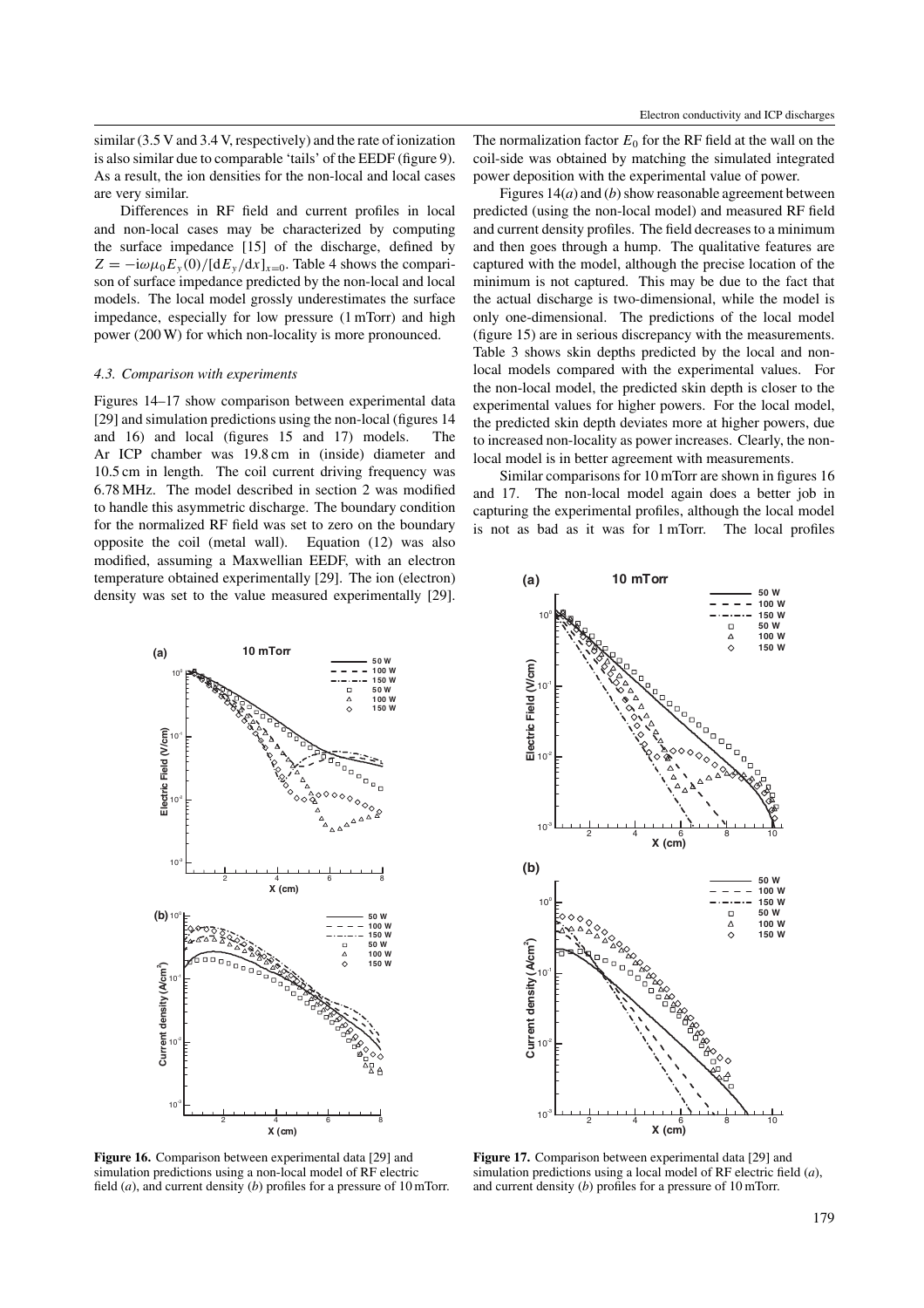**Table 3.** Comparison between experimental skin depth [29] and skin depth predicted by the local and non-local models.

|          |       | Skin depth (cm) |             |            |
|----------|-------|-----------------|-------------|------------|
| Pressure | Power | Experiment      | Simulation  | Simulation |
| (mTorr)  | (W)   |                 | (non-local) | (local)    |
| 10       | 50    | 1.96            | 2.14        | 1.72       |
|          | 100   | 1.63            | 1.72        | 1.24       |
|          | 200   | 1.48            | 1.51        | 0.99       |
| 1        | 50    | 2.18            | 2.04        | 2.04       |
|          | 100   | 2.04            | 1.98        | 1.44       |
|          | 200   | 1.83            | 1.85        | 1.02       |

**Table 4.** Real part of surface impedance for local and non-local models.

| Pressure | Power<br>(W) | Surface impedance $(\Omega)$ |         |  |
|----------|--------------|------------------------------|---------|--|
| (mTorr)  |              | (Non-local)                  | (Local) |  |
|          | 50           | 0.163                        | 0.045   |  |
|          | 100          | 0.354                        | 0.029   |  |
|          | 200          | 0.633                        | 0.020   |  |
| 10       | 50           | 0.520                        | 0.312   |  |
|          | 100          | 0.450                        | 0.203   |  |
|          | 200          | 0.418                        | 0.141   |  |



**Figure 18.** Predictions of a uniform plasma density model (upper line) and those of a non-uniform plasma density model (lower line) compared against experimental data [29] (points).

in figures 17(*a*) and (*b*) show reasonable agreement with the experiment for low powers when non-locality is less prominent.

Many published works on the subject of NLEK assume a uniform electron density. Simulation results using this assumption were compared with the experimental data on electric field and current density profiles for 1–10 mTorr [29]. Overall, the self-consistent model (non-uniform plasma) was in better agreement with the data compared to the simulation assuming a uniform plasma (see figure 18 as an example). Also, non-self-consistent models assuming uniform plasma (square potential well), may miss (or misinterpret) the physics of the problem. For example, uniform plasma models predict a constant bounce frequency for a given electron speed. The self-consistent model predicts a range of bounce frequencies for the same electron speed. Bounce frequency effects are reserved for study in a future publication.

It should be noted again that the model presented in this work is one-dimensional while the experiments were

performed in a system which is at least two-dimensional. Hence, a self-consistent simulation of the experiment is not possible. For this reason, comparisons were made using the experimentally measured plasma density. The goal of the exercise was to test the non-local conductivity module without the HST complication. The model captures the data reasonably well (note the dynamic range of the comparisons in figures 14 and 16). The discrepancies between theory and experiment can well be due to the multidimensional nature of the experiment.

## **5. Conclusions**

A self-consistent one-dimensional model was developed to study the effects of non-local electron conductivity on power absorption and plasma density profiles in a planar inductively coupled argon discharge at low pressures  $(\leq 10 \text{ mTorr})$ . The model consisted of three modules: (1) an EEDF module to compute the non-Maxwellian EEDF, (2) a NLEK module to predict the non-local electron conductivity, RF current, electric field and power deposition profiles in the non-uniform plasma, and (3) a HST module to solve for the ion density and velocity profiles as well as the metastable density. The selfconsistent simulation predicted the RF electric field, power deposition, EEDF, and ion density profiles. Results using the non-local electron conductivity model were compared with the predictions of a local theory (Ohm's law), under otherwise identical conditions.

The non-local power deposition profile peaked further away from the wall, and exhibited a pronounced secondary peak near the centre of the discharge. Negative power deposition was also observed, especially for higher total power (higher electron density and thinner skin layer). In contrast, the local power deposition profile peaked closer to the wall and then decayed monotonically towards the discharge centre. This difference is due to a warm plasma effect: high-energy electrons originating from inside the skin layer can contribute to current outside the skin layer, near the discharge centre. Since these electrons can be out of phase with the RF field, negative power deposition can be observed near the discharge centre, especially for higher powers (more non-locality). Nonlocal effects were particularly pronounced at 1 mTorr, for which the electron collision frequency was much smaller than both the discharge frequency and the bounce frequency.

The EEDFs predicted by the local and non-local models were found to be similar at 10 mTorr. At this pressure, the electron–neutral collision frequency is comparable to or larger than the bounce frequency, and electron heating is substantially collisional. At a pressure of 1 mTorr, however, the EEDF predicted by the non-local model revealed that electrons with energies greater than 1 V were heated more efficiently, when compared to the local case. This resulted in substantial differences in the EEDFs predicted by the local and non-local models.

Although the RF electric field, current, and power deposition profiles predicted by the local and non-local models were drastically different (especially at 1 mTorr), the ion (and electron) density profiles were very similar, differing no more than 10%. The larger ionization rate predicted by the non-local EEDF, was counterbalanced by a larger effective temperature at the wall (more ion escape by the Bohm flux), resulting